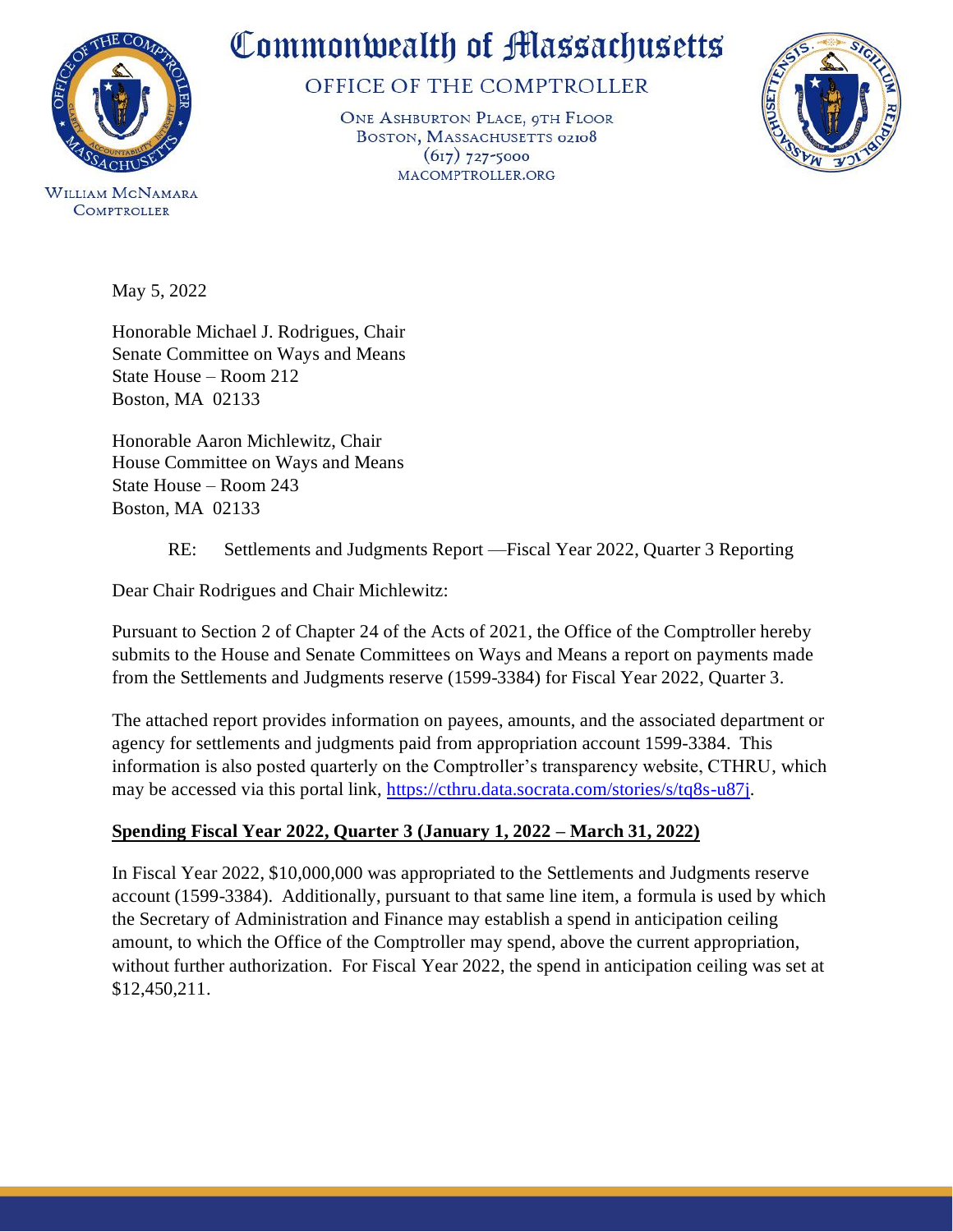Settlements & Judgments, Fiscal Year 2022, Quarter 3 May 5, 2022 Page 2

As detailed below, a total of \$1,442,695 was spent during Fiscal Year 2022, Quarter 3

|    | <b>FY</b> $22$ – Spending Quarter 3 (January 1, $2022$ – March 31, $2022$ ) |
|----|-----------------------------------------------------------------------------|
|    | 12,450,211                                                                  |
| S  | (4,347,667)                                                                 |
| \$ | (6,436,412)                                                                 |
| S  | (1,442,695)                                                                 |
| \$ | 233,437                                                                     |
|    |                                                                             |

# **FY22 – Spending Quarter 3 (January 1, 2022 – March 31, 2022)**

\*Represents spend in anticipation ceiling

As part of the supplemental budget process for Fiscal Year 2022, additional funds will be requested for appropriation to this account to represent 1) the amount spent in anticipation, per the formula authorized and 2) projected additional funding necessary to support the remaining settlements and judgments for this fiscal year.

I am always available, should you have any questions, comments, or concerns regarding this account.

Sincerely,

Jelliam Stellaman

William McNamara Comptroller of the Commonwealth

#### WMcN/sp

[Enc.](#page-2-0)

cc: Michael Heffernan, Secretary, Executive Office for Administration and Finance| Christopher Marino, Budget Director, Senate Ways and Means Committee Katherine O'Reilly, Budget Director, House Ways and Means Committee Catharine Hornby, Undersecretary, Executive Office for Administration and Finance Jeffrey Shapiro, Esq., First Deputy Comptroller, Office of the Comptroller Kevin McHugh, Assistant Comptroller, Office of the Comptroller Amy Nable, General Counsel/Assistant Comptroller, Office of the Comptroller Jess Cogswell, Statewide Payments Manager, Office of the Comptroller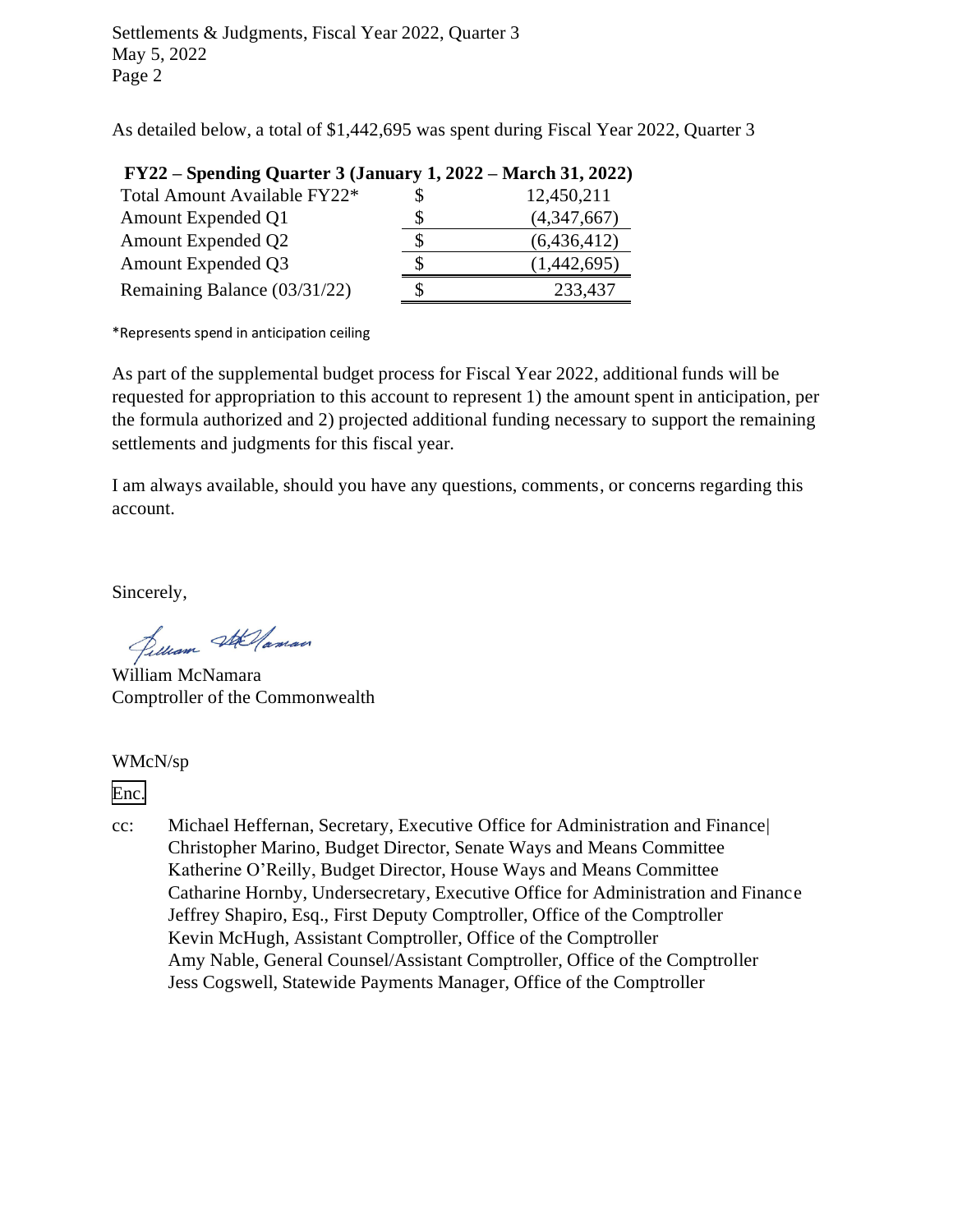#### <span id="page-2-0"></span>**Settlement and Judgment Payments Appropriation 1599-3384**

| <b>Third Quarter BFY2022</b> |                                         |                         |                    |
|------------------------------|-----------------------------------------|-------------------------|--------------------|
| Paid on Behalf of            | <b>Payee Name</b>                       | <b>Payment Date</b>     | <b>Line Amount</b> |
| <b>AGO</b>                   | TODD & WELD LLP                         | 14-Mar-22               | \$15,470.89        |
| <b>DMH</b>                   | Rooney, Erin J                          | 01-Mar-22               | \$3,000.00         |
| <b>DMH</b>                   | Davis, Thomas E                         | 01-Mar-22               | \$2,000.00         |
| <b>DMR</b>                   | Faretra, Gail P                         | 18-Jan-22               | \$6,500.00         |
| <b>DMR</b>                   | <b>GOLDSTEIN AND CLEGG LLC</b>          | 24-Jan-22               | \$3,500.00         |
| <b>DOC</b>                   | TRIAL LAWYERS FOR JUSTICE               | 28-Jan-22               | \$10,000.00        |
| <b>DPH</b>                   | ANALYTICS CONSULTING LLC                | 20-Jan-22               | \$128,731.00       |
| <b>DPH</b>                   | FORREST, LAMOTHE, MAZOW, MCCULLOUGH,    | 20-Jan-22               | \$62,269.00        |
| <b>DPH</b>                   | <b>GINA DALFONSO</b>                    | 20-Jan-22               | \$2,000.00         |
| <b>EHS</b>                   | WILMER CUTLER PICKERING HALE & DORR LLP | 25-Mar-22               | \$78,544.19        |
| <b>EHS</b>                   | WILMER CUTLER PICKERING HALE & DORR LLP | 10-Feb-22               | \$14,398.63        |
| <b>EHS</b>                   | WILMER CUTLER PICKERING HALE & DORR LLP | 10-Feb-22               | \$14,287.13        |
| <b>EHS</b>                   | WILMER CUTLER PICKERING HALE & DORR LLP | 10-Feb-22               | \$6,838.35         |
| <b>EHS</b>                   | WILMER CUTLER PICKERING HALE & DORR LLP | 10-Feb-22               | \$6,793.35         |
| <b>EHS</b>                   | HUSCH BLACKWELL LLP                     | 15-Feb-22               | \$2,572.50         |
| <b>EHS</b>                   | DOHERTY WALLACE PILLSBURY & MURPHY PC   | 25-Mar-22               | \$2,140.00         |
| <b>EHS</b>                   | DOHERTY WALLACE PILLSBURY & MURPHY PC   | 25-Mar-22               | \$2,140.00         |
| <b>EHS</b>                   | SUMMIT HEALTH LAW PARTNERS              | $11$ -Jan-22            | \$1,480.00         |
| <b>EHS</b>                   | DOHERTY WALLACE PILLSBURY & MURPHY PC   | 15-Feb-22               | \$140.00           |
| EHS                          | DOHERTY WALLACE PILLSBURY & MURPHY PC   | 15-Feb-22               | \$140.00           |
| ENV                          | <b>BOWDITCH &amp; DEWEY</b>             | 16-Feb-22               | \$18,266.50        |
| ENV                          | <b>BOWDITCH &amp; DEWEY</b>             | 25-Mar-22               | \$4,400.00         |
| GOV                          | <b>ROPES &amp; GRAY LLP</b>             | 24-Feb-22               | \$196,466.05       |
| GOV                          | ROPES & GRAY LLP                        | 14-Mar-22               | \$106,663.18       |
| GOV                          | <b>GREENBERG TRAURIG LLP</b>            | 14-Mar-22               | \$2,241.76         |
| MIL                          | McGann, Joseph E                        | 15-Mar-22               | \$19,999.00        |
| <b>NSC</b>                   | Girard, Sheila D                        | 15-Mar-22               | \$617.89           |
| POL                          | <b>GREGORY A HESSION</b>                | 11-Mar-22               | \$20,000.00        |
| POL                          | ROGAL & DONNELLAN                       | 16-Feb-22               | \$17,897.86        |
| POL                          | RAFANELLI & KITTREDGE PC                | 16-Feb-22               | \$10,637.50        |
| POL                          | ROGAL & DONNELLAN                       | 14-Jan-22               | \$6,987.65         |
| POL                          | ROGAL & DONNELLAN                       | 16-Feb-22               | \$3,950.00         |
| POL                          | LAW OFFC OF RICHARD RAFFERTY PC         | 25-Jan-22               | \$2,612.50         |
| POL                          | REARDON JOYCE & AKERSON PC              | 16-Feb-22               | \$2,207.50         |
| <b>RCC</b>                   | Regner, Cecile M                        | 29-Mar-22               | \$74,000.00        |
| SDF                          | Gagnon, Gary E                          | $\overline{01}$ -Mar-22 | \$2,250.00         |
| SDF                          | <b>GARY GAGNON</b>                      | 24-Feb-22               | \$100.00           |
| <b>SDM</b>                   | <b>MSRB</b>                             | 26-Jan-22               | \$455,017.44       |
| <b>SDS</b>                   | MCDONALD, LAMOND& CANZONERI             | 04-Mar-22               | \$83,971.61        |
| SDS                          | Bloom, Richard                          | 01-Mar-22               | \$265.53           |
| <b>SDS</b>                   | Nelson, Holly                           | 01-Mar-22               | \$200.87           |
| <b>SDS</b>                   | Ryan, William                           | $01-Mar-22$             | \$183.66           |
| SDS                          | McCusker, Shawn C                       | 01-Mar-22               | \$183.40           |
| SDS                          | Casey, Peter A                          | 01-Mar-22               | \$162.76           |
| SDS                          | Thermora, Stanley                       | 01-Mar-22               | \$161.95           |
| SDS                          | Lynch, Lorne F                          |                         | \$157.29           |
| SDS                          | Parris, Edwin V                         | 01-Mar-22<br>01-Mar-22  | \$152.16           |
| SDS                          | Hulbig, Eric M                          |                         | \$150.67           |
| SDS                          | Daras Robinson, Tracey C                | 01-Mar-22               |                    |
| SDS                          |                                         | 01-Mar-22               | \$135.11           |
|                              | McSorley, Curtis F                      | 01-Mar-22               | \$131.55           |
| SDS                          | Khoury, Andrew E                        | 01-Mar-22               | \$128.96           |
| SDS                          | Manning, Dennis S                       | 01-Mar-22               | \$128.40           |
| <b>SDS</b>                   | Coyne, Andrew T                         | 01-Mar-22               | \$122.22           |
| SDS                          | Vargas, Edgardo                         | 01-Mar-22               | \$115.91           |
| SDS                          | Wooten, Marcherie                       | 01-Mar-22               | \$113.91           |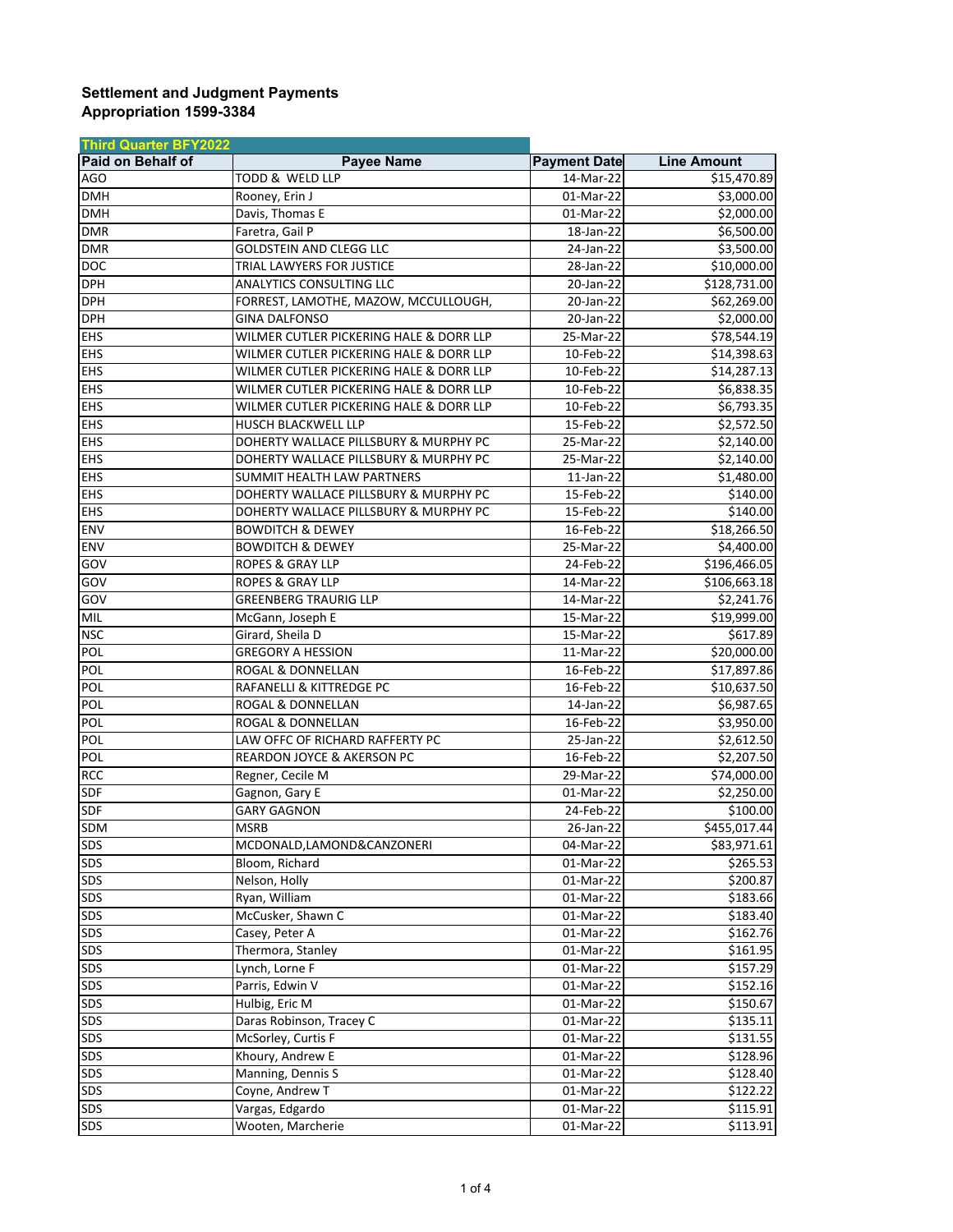| <b>SDS</b> | Connelly, Robert J       | 01-Mar-22               | $\overline{$}107.62$ |
|------------|--------------------------|-------------------------|----------------------|
| SDS        | McGonagle, Neil P        | 01-Mar-22               | \$107.49             |
| SDS        | Battle, Major M          | 01-Mar-22               | \$104.86             |
| SDS        | Caprigno, Michael        | 01-Mar-22               | \$104.75             |
| SDS        | Barry, John              | 01-Mar-22               | \$95.10              |
| SDS        | Peters, Tyler            | $\overline{01}$ -Mar-22 | \$91.60              |
| SDS        | DePina, Jonathan M       | 01-Mar-22               | \$88.74              |
| SDS        | Haggerty, Matthew J      | 01-Mar-22               | \$88.59              |
| SDS        | Clark, Ryan              | 01-Mar-22               | \$86.86              |
| SDS        | Cleary, Ryan             | 01-Mar-22               | \$82.45              |
| SDS        | Rosati, Anthony R        | 01-Mar-22               | \$76.26              |
| SDS        |                          | 01-Mar-22               | \$75.83              |
|            | Hendricks, Ruth Ann      |                         |                      |
| SDS        | Dryer, Michael           | 01-Mar-22               | \$74.39              |
| SDS        | Bracken, Robert          | 01-Mar-22               | \$63.29              |
| SDS        | White, Charles           | 01-Mar-22               | \$63.10              |
| SDS        | Pond, Kevin C            | 01-Mar-22               | \$61.22              |
| SDS        | Prenelus, Evens          | 01-Mar-22               | \$61.15              |
| SDS        | Flynn, Robert            | 01-Mar-22               | $\overline{$}55.41$  |
| SDS        | Tempesta, Robert J       | 01-Mar-22               | \$53.74              |
| SDS        | Kelley, Edward F         | 01-Mar-22               | \$52.87              |
| <b>SDS</b> | Antonetti, James         | 01-Mar-22               | \$51.10              |
| <b>SDS</b> | Cervera, Alfred          | $01-Mar-22$             | \$50.54              |
| <b>SDS</b> | Hill, Michael            | 01-Mar-22               | \$49.95              |
| SDS        | Chan, Keith              | 01-Mar-22               | \$49.60              |
| <b>SDS</b> | Mallard, Kharee C        | 01-Mar-22               | \$44.98              |
| SDS        | Dennehy, Matthew D       | 01-Mar-22               | \$44.21              |
| SDS        | Joyce, Mark E            | 01-Mar-22               | \$43.21              |
| SDS        | Brennan, Michael         | 01-Mar-22               | \$42.91              |
| SDS        | Bouyer, Shane            | 01-Mar-22               | \$42.75              |
| SDS        | DeCarney, Dennis M       | 01-Mar-22               | \$42.45              |
| SDS        | Damico, Daniel           | 01-Mar-22               | \$40.53              |
| SDS        | Martin, Thomas W         | 01-Mar-22               | \$40.47              |
| SDS        | Tullos, Robert F         | 01-Mar-22               | \$39.18              |
| SDS        | McKenzie, Sean           | 01-Mar-22               | 537.24               |
| SDS        | Saunders, Ryan R         | 01-Mar-22               | 535.78               |
| SDS        | Hackley, Michael         | 01-Mar-22               | \$35.53              |
| SDS        | Muldowney, Nicole E      | 01-Mar-22               | \$34.82              |
| SDS        | Ohmstede, Karl M         | 01-Mar-22               | \$34.43              |
| <b>SDS</b> | Leone, Christine M       | 01-Mar-22               | \$31.49              |
| SDS        | Fiste. Stephen C         |                         | \$31.13              |
|            |                          | 01-Mar-22               |                      |
| SDS        | Roberts, Gregory W       | 01-Mar-22               | \$30.04              |
| SDS        | McLean, David M          | 01-Mar-22               | \$29.94              |
| SDS        | Washington, Eric         | 01-Mar-22               | \$26.34              |
| SDS        | Murphy, John             | $\overline{0}$ 1-Mar-22 | \$26.26              |
| SDS        | Parker, Derek J          | 01-Mar-22               | \$25.43              |
| <b>SDS</b> | Davin, Michael F         | 01-Mar-22               | \$25.43              |
| <b>SDS</b> | Teehan, Richard J        | 01-Mar-22               | \$25.34              |
| <b>SDS</b> | McCarthy, Jay C          | 01-Mar-22               | \$24.67              |
| <b>SDS</b> | Maffie-Dwyer, Kathleen A | 01-Mar-22               | \$24.28              |
| <b>SDS</b> | Brennan, Sean F          | 01-Mar-22               | \$23.09              |
| <b>SDS</b> | McAfee, Bryan M          | $\overline{0}$ 1-Mar-22 | \$22.96              |
| <b>SDS</b> | Russo, Michaelangelo     | 01-Mar-22               | \$22.64              |
| <b>SDS</b> | Zoccola, Joseph P        | 01-Mar-22               | \$22.17              |
| SDS        | McAuliffe, Debra S       | 01-Mar-22               | \$22.08              |
| SDS        | Stewart, Traci           | 01-Mar-22               | $\overline{$}21.23$  |
| SDS        | O'Brien, Joanne          | 01-Mar-22               | \$20.52              |
| SDS        | Parola, Doreen L         | 01-Mar-22               | \$20.23              |
| SDS        | Lopes, Deniqua S         | 01-Mar-22               | \$19.90              |
| SDS        | McLaughlin, Robert J     | 01-Mar-22               | \$19.71              |
| SDS        | Etro, Brian              | 01-Mar-22               | \$19.64              |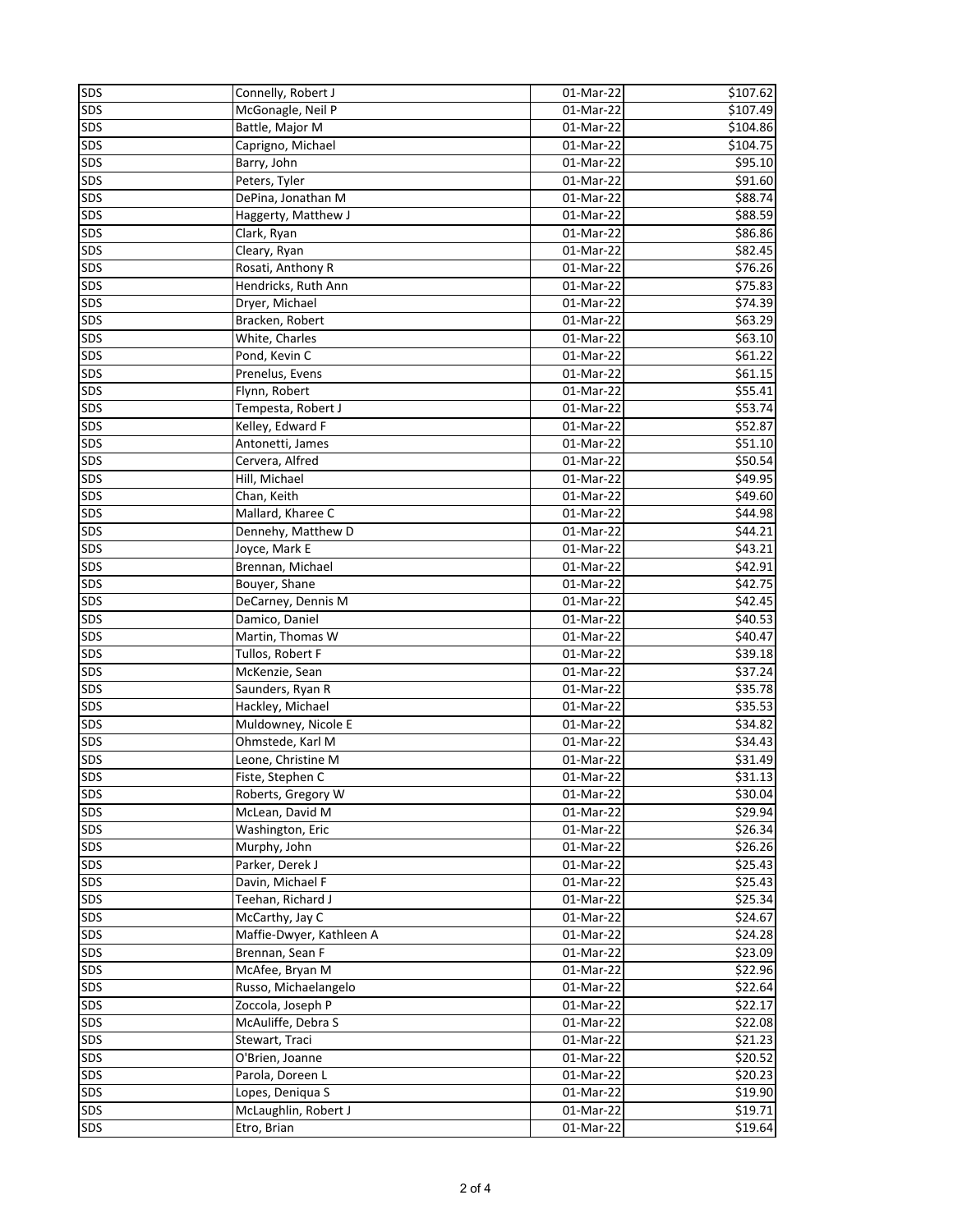| SDS        | Dias, David V         | 01-Mar-22               | \$19.47          |
|------------|-----------------------|-------------------------|------------------|
| SDS        | Manzo, Louis J        | 01-Mar-22               | 519.45           |
| SDS        | Talluto, Michael J    | 01-Mar-22               | \$17.33          |
| SDS        | Peneau, William F     | 01-Mar-22               | \$17.25          |
| SDS        | Callahan, Dennis      | 01-Mar-22               | \$17.03          |
| SDS        | Bergeron, David C     | 01-Mar-22               | \$16.58          |
| SDS        | Bernard, Ronald G     | 01-Mar-22               | \$16.39          |
| SDS        | Robinson, Thomas L    | 01-Mar-22               | \$15.92          |
|            |                       |                         |                  |
| SDS        | Janga, Lenox M        | 01-Mar-22               | \$15.49          |
| SDS        | Robidoux, Matthew     | 01-Mar-22               | \$15.28          |
| SDS        | Dudley-Herbin, Renita | 01-Mar-22               | \$15.07          |
| SDS        | Miller, Stephen C     | 01-Mar-22               | \$14.41          |
| SDS        | Miller, William D     | 01-Mar-22               | \$14.06          |
| SDS        | Horgan, Michael J     | 01-Mar-22               | \$13.77          |
| SDS        | Gomez, Daniel A       | 01-Mar-22               | \$13.23          |
| SDS        | Darcy, Paul           | 01-Mar-22               | \$13.08          |
| SDS        | Patrick, Kenneth W    | 01-Mar-22               | \$12.35          |
| SDS        | Said, Nabil K         | 01-Mar-22               | \$11.78          |
| SDS        | Burke, Michael        | 01-Mar-22               | \$11.66          |
| SDS        | Stangle, Richard J    | 01-Mar-22               | \$11.11          |
| SDS        | Candelora, Michael A  | 01-Mar-22               | \$10.47          |
| SDS        | Loring, Charles       | $\overline{01}$ -Mar-22 | \$10.23          |
| <b>SDS</b> | Melchin, Matthew F    | 01-Mar-22               | \$9.93           |
| <b>SDS</b> | Morley, Dana A        | 01-Mar-22               | \$9.87           |
| SDS        | Grant, William T      | $\overline{01}$ -Mar-22 | \$9.56           |
| SDS        | Hoffman, Mark         | 01-Mar-22               | \$9.49           |
| SDS        | Bruce, Scott          | 01-Mar-22               | \$9.44           |
| SDS        | Donovan, Michael      | 01-Mar-22               | 59.10            |
| SDS        | Welsh, Steven P       | 01-Mar-22               | \$9.06           |
| SDS        | Poncia, Louis P       | 01-Mar-22               | \$8.83           |
| SDS        | Getchell, Gregory     | 01-Mar-22               | \$8.72           |
| SDS        | Stokes, Kenneth J     | 01-Mar-22               | \$8.54           |
| SDS        | Pacheco, Michelle M   | 01-Mar-22               | \$8.39           |
| SDS        | Anderson, Derek M     | $\overline{01}$ -Mar-22 | \$8.33           |
| SDS        | Joyce, Patrick L      | 01-Mar-22               | 58.32            |
| <b>SDS</b> | Mattingly, Edward G   | 01-Mar-22               | \$7.97           |
|            | Vasile, Walter B      |                         |                  |
| SDS        |                       | 01-Mar-22               | \$7.87<br>\$7.37 |
| SDS        | Lee, Mou L            | 01-Mar-22               |                  |
| SDS        | Ryan, Cheryl A        | 01-Mar-22               | \$7.36           |
| <b>SDS</b> | Smith, Demaris        | 01-Mar-22               | \$7.26           |
| SDS        | Davis, Kenneth B      | 01-Mar-22               | \$6.70           |
| SDS        | Riley, William G      | 01-Mar-22               | \$6.69           |
| SDS        | Fitzgerald, Bernard B | 01-Mar-22               | \$6.50           |
| SDS        | Nardone, Robert M     | 01-Mar-22               | \$6.44           |
| SDS        | Mills, James C        | 01-Mar-22               | \$6.27           |
| <b>SDS</b> | DeCastro, Matthew T   | 01-Mar-22               | \$6.23           |
| <b>SDS</b> | O'Brien, Patrick      | 01-Mar-22               | \$6.14           |
| <b>SDS</b> | Epps, Angela F        | 01-Mar-22               | \$6.13           |
| <b>SDS</b> | Cochrane, James E     | 01-Mar-22               | \$5.90           |
| SDS        | Dolan, Richard P      | 01-Mar-22               | \$5.78           |
| SDS        | Donoghue, Erin M      | $\overline{01}$ -Mar-22 | \$5.54           |
| SDS        | Bartlett, James J     | $\overline{01}$ -Mar-22 | \$5.50           |
| SDS        | Mazzio, Michael       | 01-Mar-22               | \$5.31           |
| SDS        | Lilly, Michael P      | 01-Mar-22               | \$5.31           |
| SDS        | Grady, Paul D         | 01-Mar-22               | \$4.96           |
| SDS        | Spence, Sydney L      | 01-Mar-22               | \$4.55           |
| SDS        | McGinnis, Judith B    | $\overline{0}$ 1-Mar-22 | \$4.53           |
| SDS        | O'Donnell, Stephen G  | 01-Mar-22               | \$4.33           |
| SDS        | Whiteley, Paula       | 01-Mar-22               | \$4.27           |
| SDS        | Keenan, Michael J     | 01-Mar-22               | 54.24            |
|            |                       |                         |                  |